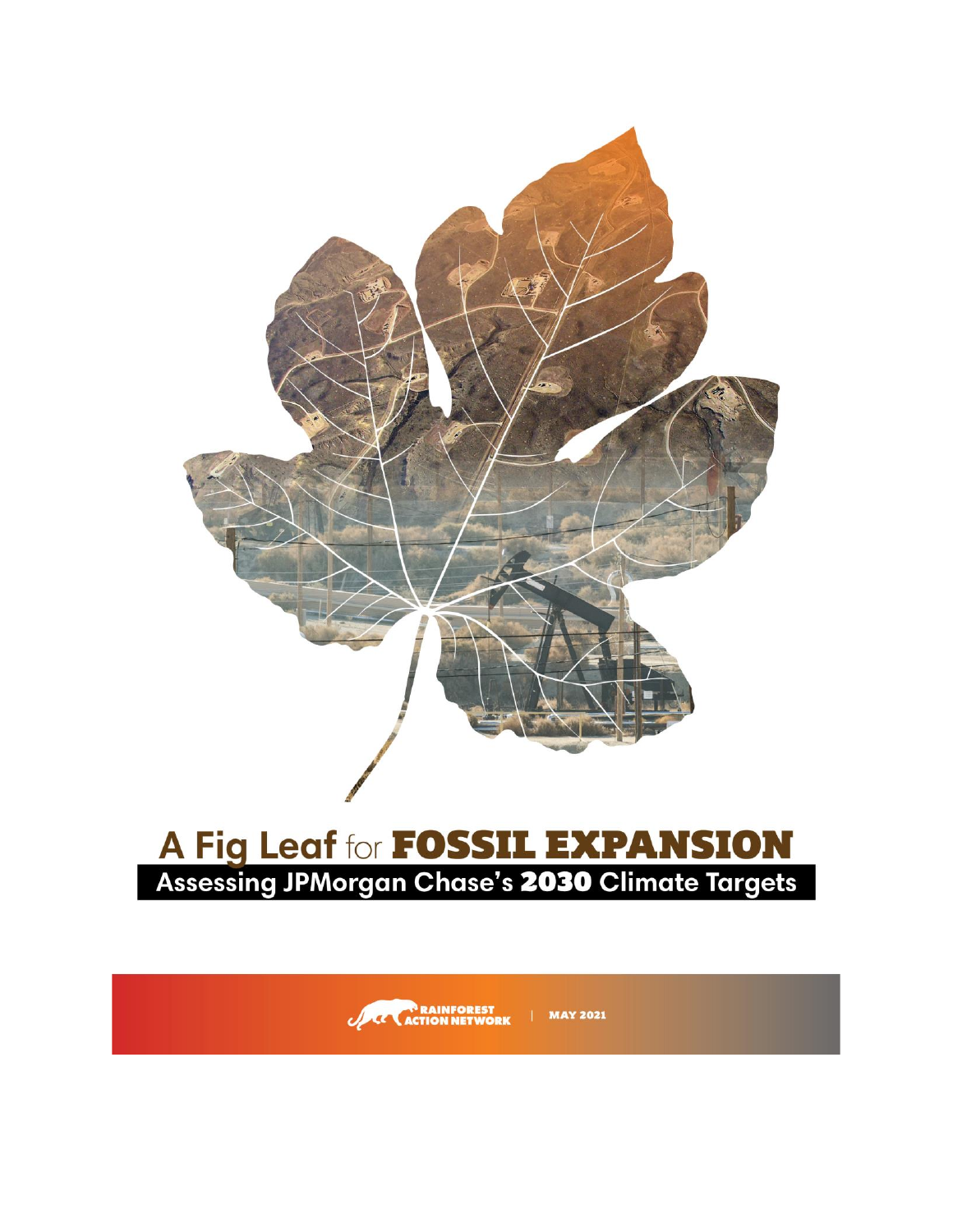## **A Fig Leaf for Fossil Expansion: Assessing JPMorgan Chase's 2030 Climate Targets**

*Rainforest Action Network May 2021*

## **Summary**

This month, JPMorgan Chase released 2030 targets as part of its "Paris-aligned financing commitment".<sup>1</sup> These intensity-only targets for oil and gas, power and autos are fully compatible with expansion of fossil fuels and threaten to rubber-stamp increases in absolute emissions, as this initial analysis shows. Coming from the #1 banker of fossil fuels, calling such targets "Paris-aligned" offers a fig leaf for fossil expansion.

The bank's 2030 targets specify reductions in carbon intensity — that is, greenhouse gas emissions per unit of output — across each portfolio. While explicit interim targets for fossil sectors are necessary, intensity targets alone are simply insufficient during the decade when we must cut global absolute emissions by 45%, at minimum.<sup>2</sup> JPMorgan Chase is uniquely responsible among its peers for fueling fossil expansion, banking 56 of the 75 companies doing the most to expand oil and gas.<sup>3</sup> In using intensity-only targets, JPMorgan Chase is taking a page from Big Oil's playbook.

JPMorgan Chase must take more ambitious action to truly align with Paris. The bank must immediately end support for fossil expansion and phase out its fossil financing, starting now.

Key findings of this briefing include:

- 1. On **oil and gas**:
	- a. Meeting JPMorgan Chase's intensity-reduction targets is compatible with expansion of fossil fuels and increases in absolute emissions. For example, Shell — JPMorgan Chase's #7 fossil client — appears to have 2030 carbon-intensity reduction targets that broadly match JPMorgan Chase's, and plans to massively expand production, especially of fossil gas. (See p. 4)
	- b. Given its client list, JPMorgan Chase must strengthen its policy to stop financing expansion; since the Paris Agreement, JPMorgan Chase has financed 46 of the 60 companies with the biggest plans to expand upstream oil and gas. (See p. 5)
	- c. JPMorgan Chase's policy appears not to explicitly cover midstream-focused oil and gas companies, though it may cover the companies that also have upstream operations. It has financed 11 of the 15 key midstream oil and gas expansion companies; its #1 fossil client by a significant margin is TC Energy. (See p. 7)
	- d. JPMorgan Chase is still financing oil and gas clients implicated in Indigenous rights abuses, like TC Energy and Enbridge, and these targets do nothing to address that. (See p. 8)
- 2. On **power**:
	- a. JPMorgan Chase's power policy includes no new explicit coal requirements, meaning it badly lags global and U.S. best practice. Citi, for example, restricts financing for companies expanding coal power and is exiting coal power by 2030 in OECD countries and 2040 in the rest of the world. (See p. 9)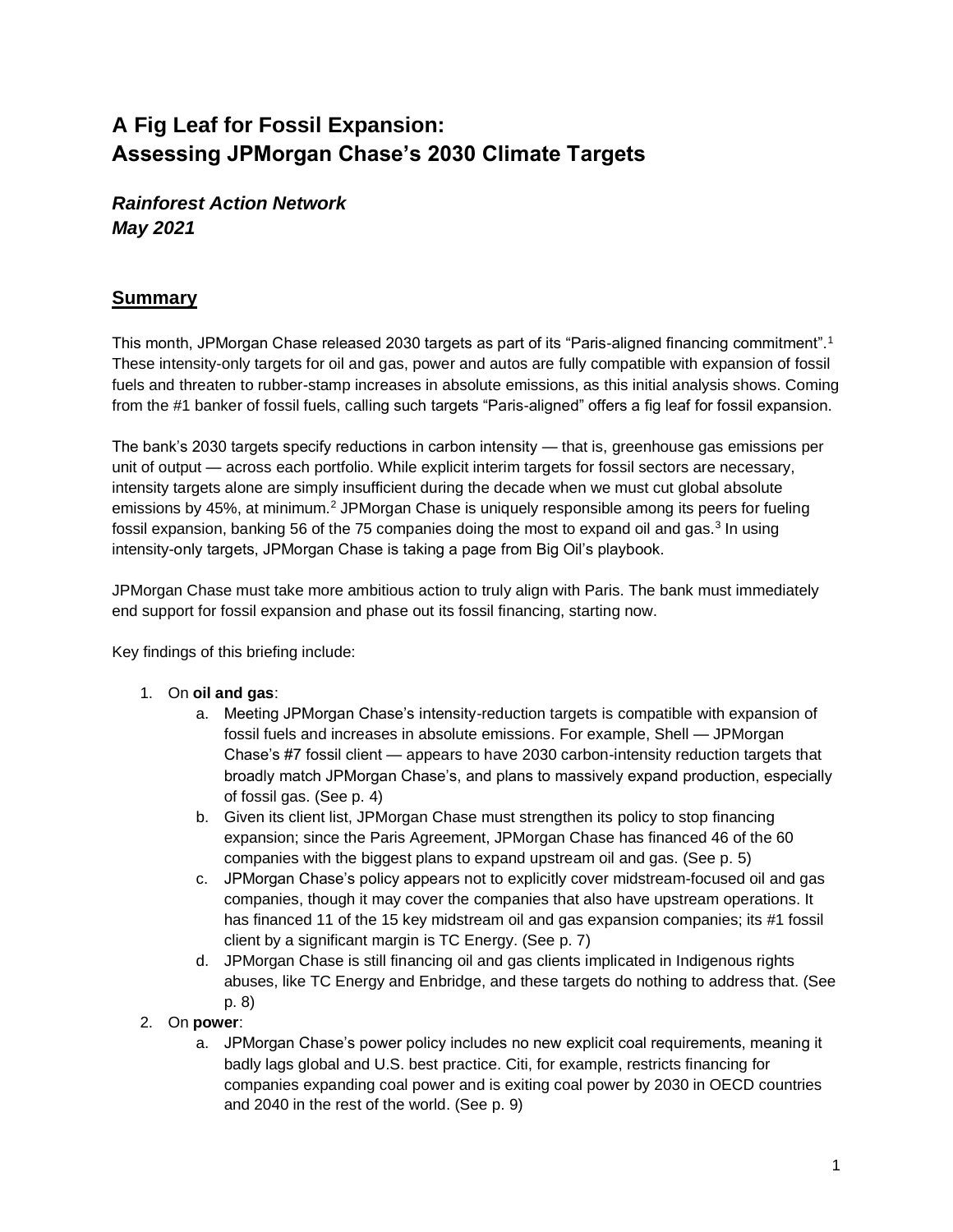- b. Since Paris, JPMorgan Chase has financed 18 of the 25 U.S. utilities that are planning the most new fossil gas capacity, and with the most coal without a 2030 retirement commitment. It has also financed ten of the top 30 global coal power companies. (See pp. 9)
- 3. On **coal mining**:
	- a. JPMC's coal mining policy badly lags global and U.S. best practice, with a very high 50% revenue threshold, allowing it to finance major miners — and expanders of coal mining like Glencore. (See p. 11)

To truly align with Paris, JPMorgan Chase should, among other measures:

- Make ending expansion of fossil fuels a precondition for financing clients involved in coal, oil and gas.
- Immediately begin phasing out its fossil fuel financing, on a timeline consistent with limiting climate change to 1.5°C. This includes requiring full coal exit by, at latest, 2030 in OECD and EU countries and 2040 in the rest of the world.
- End support for projects and companies implicated in human rights abuses, especially Indigenous rights abuses.

A full list of recommendations, covering deforestation as well as fossil fuels and human rights, can be found on p. 12.

## **JPMorgan Chase's Track Record on Financing Fossil Fuels**

In March, the most recent edition of the industry-standard annual report on banks and fossil fuels, *Banking on Climate Chaos*, documented the fossil financing of the 60 largest global banks.<sup>4</sup>

The report tallies bank lending and underwriting (of debt and equity issuances) to approximately 2,300 oil, gas and coal companies over 2016-20<sup>5</sup> and finds that JPMorgan Chase is:

- The #1 global banker of **fossil fuels overall** with \$317 billion in lending and underwriting to the fossil fuel industry over 2016-20 — by a 33% margin over the second-placed bank. It was the #1 fossil bank in each calendar year since the Paris Agreement was adopted.
- The #1 global banker of the 100 top **companies expanding fossil fuels** with \$143 billion in financing — by a 32% margin over the second-placed bank. (This finding documents financing to 100 companies doing the most to expand oil, gas and coal extraction and infrastructure.)

A focus on fossil expansion is motivated by the fact that potential emissions from oil, gas and coal reserves *already in production* more than exhaust a 2°C carbon budget, let alone 1.5°C. If coal use ended overnight, oil and gas currently in production would exhaust a 1.5°C budget. Expansion of fossil fuels refers to new oil wells, new gas wells, new coal mines, and new or expanded infrastructure such as pipelines or fossil power plants that would drive increased extraction upstream.<sup>6</sup>

(See the appendix of this briefing for further details of JPMorgan Chase's fossil financing.)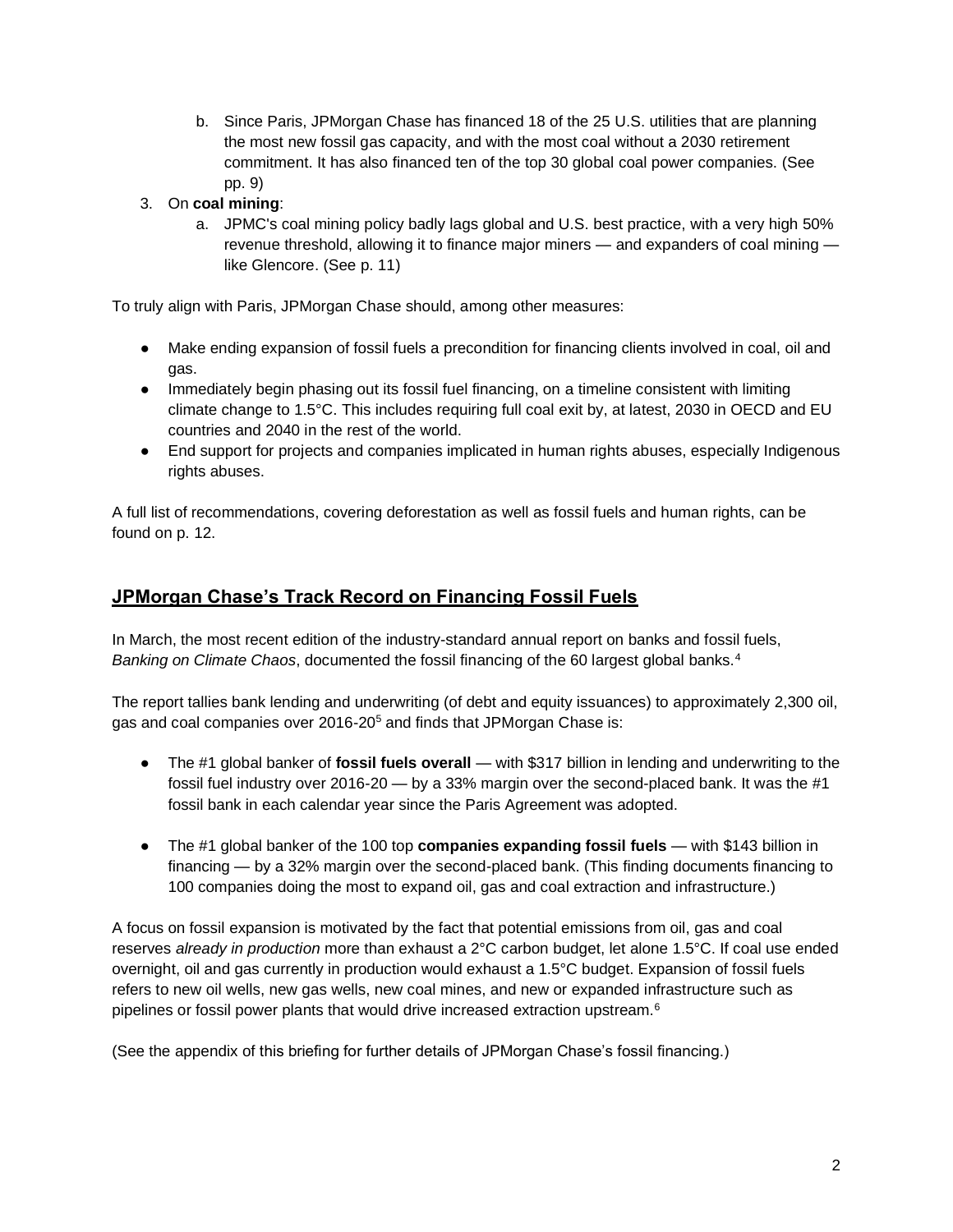## **JPMorgan Chase's "Paris-aligned financing" commitment**

In September 2020, 61 climate and rights groups from around the world issued the Principles for Paris-Aligned Financial Institutions, setting out key steps that global financial companies must take to align with a world in which climate change is limited to 1.5°C and human rights are fully respected.<sup>7</sup> Top priorities include:

- Immediately ending support for expansion of fossil fuels;
- Phasing out support for fossil fuels, starting immediately, on a 1.5°C-aligned timeline; and
- Immediately ending support for projects and companies that are implicated in abuses of human rights, especially Indigenous rights.

In October 2020, JPMorgan Chase adopted a "Paris-aligned financing commitment"<sup>8</sup> — which fell far short of the Paris Principles.<sup>9</sup>

As the next major step in implementing that commitment, in May 2021, the bank set 2030 targets for its oil and gas, power and automobile manufacturing portfolios:<sup>10</sup>

| <b>Sector</b>                                      | 2030 Portfolio Targets<br>(from 2019 baseline) |                                   |
|----------------------------------------------------|------------------------------------------------|-----------------------------------|
| Oil and gas (producers,<br>refiners and integrated | End-use (scope 3)                              | 15% reduction in carbon intensity |
| companies)                                         | Operational (scopes 1 & 2)                     | 35% reduction in carbon intensity |
| Electric power (scope 1)                           | 69% reduction in carbon intensity              |                                   |
| Auto manufacturing (scopes 1, 2 and 3)             | 41% reduction in carbon intensity              |                                   |

Brief explanation of terms is below.<sup>11</sup>

Setting explicit 2030 targets on oil and gas and power is a welcome step, given JPMorgan Chase's roster of fossil clients. (Auto manufacturing is outside the scope of this briefing, beyond noting that JPMorgan Chase should declare an explicit 1.5°C-aligned date beyond which it will not finance manufacture of internal combustion engine vehicles.)

But while there is a role for carbon intensity in curbing climate impact, standalone carbon intensity targets are flatly insufficient. Global emissions must be halved by 2030, on the way to full decarbonization by midcentury at the latest, if we are to have any chance of limiting climate change to 1.5°C.<sup>12</sup> This is of course an absolute emissions target, and reductions in carbon intensity are fully compatible with increases in absolute emissions and extraction of new reserves.

JPMorgan Chase says its "targets are based on credible third-party energy and emissions scenarios, including the International Energy Agency's Sustainable Development Scenario."<sup>13</sup> But as Oil Change International's analysis shows, the Sustainable Development Scenario (SDS) is only designed to limit warming to below 2 degrees, and doesn't reach net zero until 2070.<sup>14</sup> Gas demand actually increases this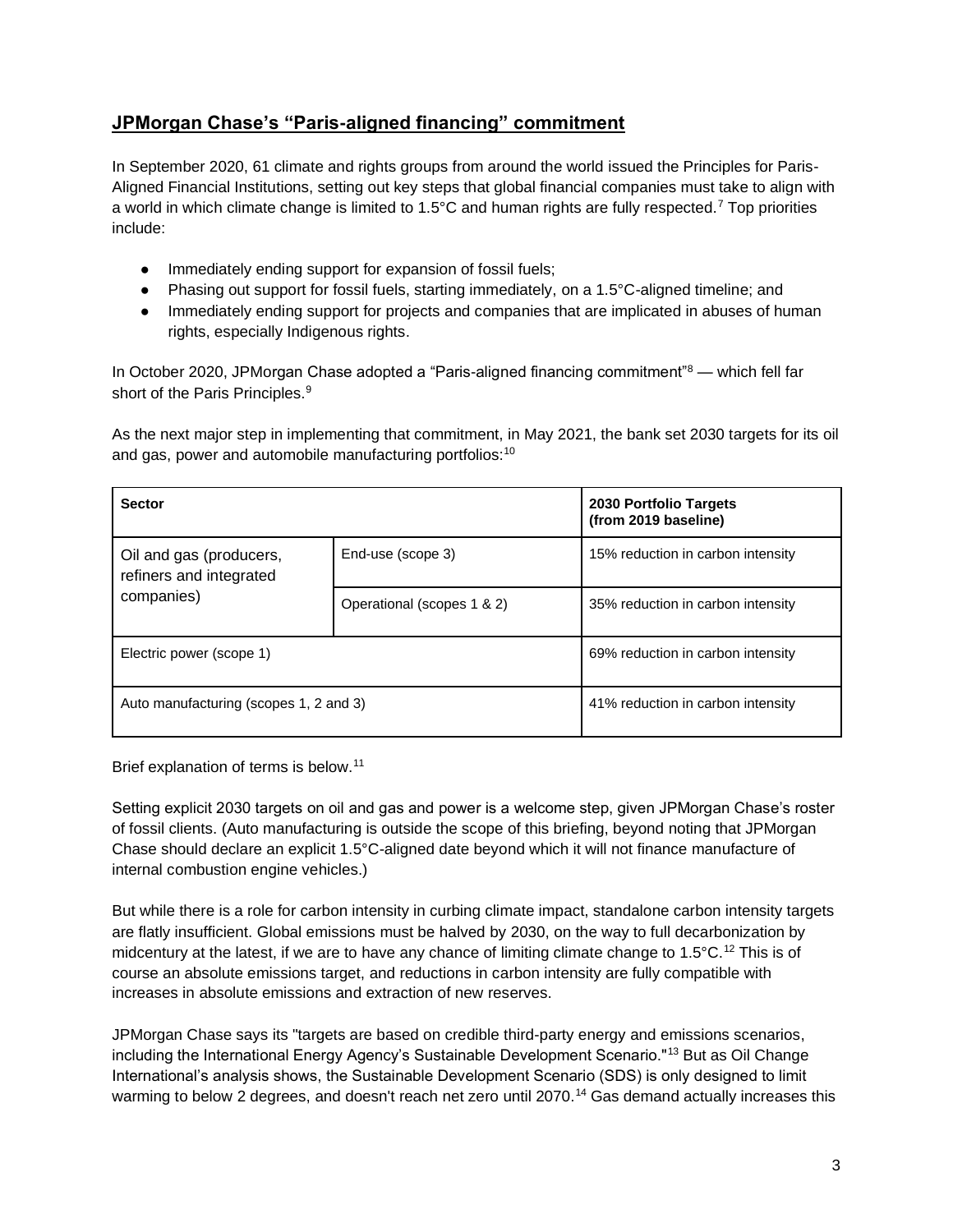decade in the SDS, whereas in the IPCC P1/P2 scenarios and elsewhere it very rapidly falls. Furthermore, the IEA's newly released *Net Zero by 2050* report may well make the SDS effectively obsolete and force JPMorgan Chase back to the drawing board.<sup>15</sup>

## **Oil and gas**

## **Upstream oil and gas**

Intensity-only targets are compatible with expansion of fossil fuels and increases in absolute emissions. For example, Shell — JPMorgan Chase's #7 fossil client overall, with \$4.675 billion in lending and underwriting over 2016-20<sup>16</sup> — appears to have 2030 carbon-intensity reduction targets that broadly match JPMorgan Chase's — so its plans may offer a template for JPMorgan Chase's overall upstream oil and gas portfolio.

Shell targets a 20% reduction of carbon intensity — including scopes 1, 2 and  $3 -$  by 2030.<sup>17</sup> While this reduction is not disaggregated, it appears that there are feasible projected reductions of production and end-use emissions that would satisfy JPMorgan Chase's intensity reduction targets. Like JPMorgan Chase, Shell also does not have absolute emissions reductions targets.

Shell also plans:

- Increase in fossil gas production through 2030, to about 55% of company hydrocarbon production;<sup>18</sup>
- Small decreases in oil production through 2030, 1-2% per year;<sup>19</sup>
- Reliance on offsets (about 120 mtpa of "nature-based solutions" by 2030) and carbon capture and storage (targeting more than 25 mtpa by 2035);
- No guarantees on cutting absolute emissions through 2030;
- Overall oil and gas expansion through 2050. New oil and gas reserves projected to be extracted through 2050 would produce 6.453 billion metric tons of CO2, the 8th most of any company in the world.<sup>20</sup>

Now, these plans appear to rely heavily on fossil gas being a lower-carbon bridge fuel, despite rapidly evolving science increasingly revealing its serious climate impacts,<sup>21</sup> and a cratering appetite for fossil gas among utilities and investors.<sup>22</sup> And the sheer infeasibility of Shell's offset plans — to say nothing of their rights implications — has quickly become clear.<sup>23</sup> (For further analysis of Shell's plans, see, for example, Oil Change International, Follow This and partners.<sup>24</sup>)

But this is a major oil and gas producer's plan that appears to be compatible with JPMorgan Chase's portfolio-wide requirements. The bank's modest carbon-intensity reduction targets are compatible with increases in fossil extraction and threaten increases in absolute emissions — during the critical decade for the climate, when global absolute emissions must be cut 45%.

Furthermore, JPMorgan Chase's targets being portfolio-wide mean that individual clients can fall short of even these modest objectives. And JPMorgan Chase has set 2030 targets, with no indication of interim targets or reporting — further giving major fossil clients a grace period for expansion so long as the bank can factor in their 2030 figures into its overall portfolio calculations. Best practice among global and U.S. banks in sectoral policies involves requiring each client to produce reporting and plans in the short term.<sup>25</sup>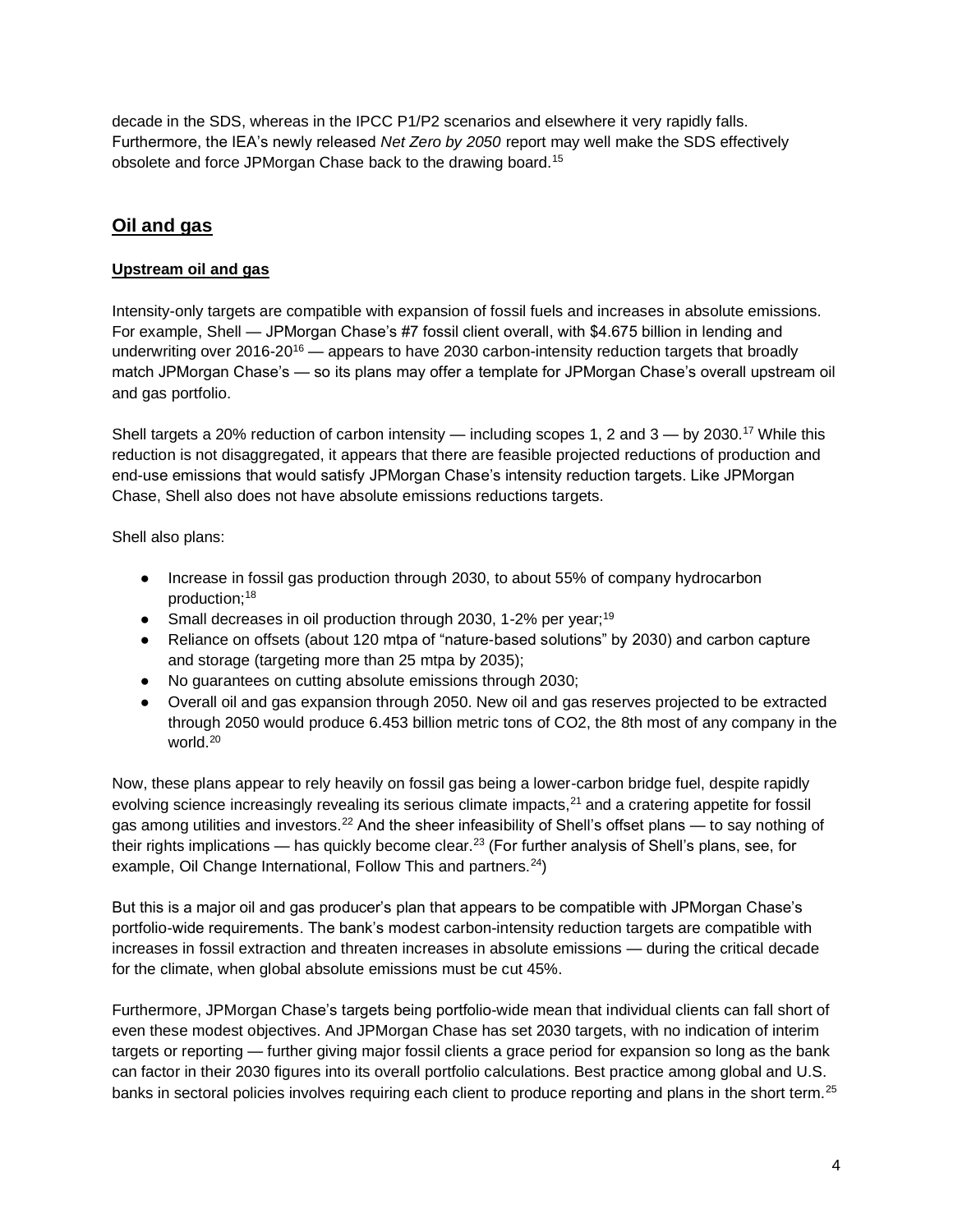JPMorgan Chase's methodology does not specify how it will factor in schemes such as carbon capture and storage and offsets. It should rule out reliance on projections that infringe on rights or are technically unfeasible — such as Exxon's proposed Houston carbon capture and storage hub, with aspirations to store 50 million tons of carbon per year by 2030.<sup>26</sup>

It is worth acknowledging that JPMorgan Chase sets a Scope 3 target, since major oil and gas companies have largely avoided this central topic.<sup>27</sup> It is also positive to see JPMorgan Chase including underwriting as well as lending in its targets, since underwriting accounts for roughly as much fossil financing as lending.<sup>28</sup>

While they cover only scope 1 and 2 emissions, JPMorgan Chase's top upstream oil and gas clients are already planning intensity reductions, and massive expansion of extraction (as the chart in the next section will detail). This includes Exxon (JPMorgan Chase's #2 fossil client overall),<sup>29</sup> Occidental (#3),<sup>30</sup> Saudi Aramco (#5),<sup>31</sup> Chevron (#8),<sup>32</sup> and Petrobras (#10).<sup>33</sup> In setting intensity-only targets, JPMorgan Chase is taking a page from Big Oil's playbook. For the #1 fossil bank in the world, nudging its upstream oil and gas clients to set modest Scope 3 intensity targets and get moving on methane leakage is clearly insufficient for ensuring that climate change is limited to 1.5\*C.

#### **JPMorgan Chase: Banking on Upstream Oil and Gas Expansion**

Among global banks, JPMorgan Chase is uniquely responsible for financing expansion upstream oil and gas, and it must prioritize ending financing for such expansion. It will continue fueling this expansion unless and until it requires clients to stop expanding as a precondition for receiving financing.

Since the Paris Agreement was adopted, JPMorgan Chase has financed 46 of the 60 companies with the biggest plans to expand upstream oil and gas, with a total of \$108.198 billion in lending and underwriting.

| Company              | JPMorgan Chase Financing |           | Oil and gas upstream expansion |                                                                                                             |  |
|----------------------|--------------------------|-----------|--------------------------------|-------------------------------------------------------------------------------------------------------------|--|
|                      | Total 2016-2020          | 2020      | Rank                           | Emissions from reserves projected<br>to be produced from 2021-2050<br>(metric tons of $CO2$ ) <sup>34</sup> |  |
| Exxon Mobil          | \$14.219 B               | \$7.503 B | 2                              | 11.801 B                                                                                                    |  |
| Occidental Petroleum | \$8.109 B                | \$750 M   | 9                              | 5.798 B                                                                                                     |  |
| Saudi Aramco         | \$6.320 B                | \$1.833 B | $\overline{4}$                 | 9.593 B                                                                                                     |  |
| Pemex                | \$6.032 B                | \$526 M   | 24                             | 2.385 B                                                                                                     |  |
| Royal Dutch Shell    | \$4.675 B                | \$441 M   | 8                              | 6.453 B                                                                                                     |  |
| Chevron              | \$4.659 B                | \$2.171 B | $\overline{7}$                 | 6.465 B                                                                                                     |  |
| Ovintiv              | \$3.943 B                | \$800 M   | 26                             | 2.220 B                                                                                                     |  |
| Petrobras            | \$3.730 B                | \$643 M   | 5                              | 7.269 B                                                                                                     |  |
| ConocoPhillips       | \$3.689 B                | \$167 M   | 22                             | 2.511 B                                                                                                     |  |
| Gazprom              | \$3.587 B                | \$1.872 B | 1                              | 13.953 B                                                                                                    |  |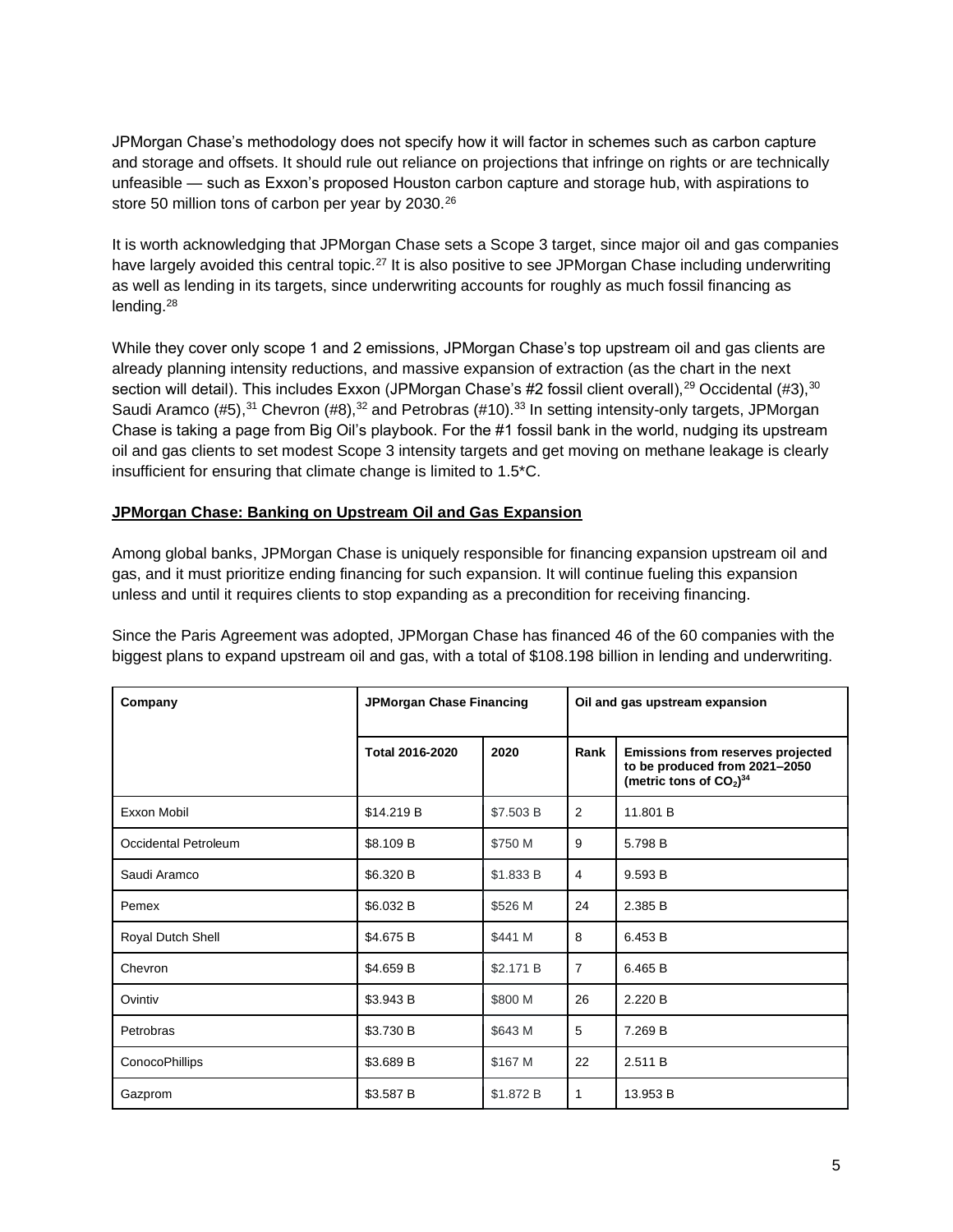| Antero Resources                                   | \$3.343 B | \$119 M                  | 38 | 1.754 B |
|----------------------------------------------------|-----------|--------------------------|----|---------|
| <b>BP</b>                                          | \$3.236 B | \$1.750 B                | 12 | 4.342 B |
| Cenovus Energy                                     | \$3.115 B | $\overline{\phantom{0}}$ | 56 | 1.106 B |
| Southwestern Energy                                | \$2.968 B | \$61 M                   | 23 | 2.420 B |
| Devon Energy                                       | \$2.586 B | \$175 M                  | 27 | 2.205 B |
| Range Resources                                    | \$2.535 B | \$135 M                  | 37 | 1.794 B |
| Marathon Oil                                       | \$2.488 B |                          | 57 | 1.102 B |
| Diamondback Energy                                 | \$2.370 B | \$167 M                  | 46 | 1.462 B |
| <b>Hess Corporation</b>                            | \$2.364 B | \$250 M                  | 36 | 1.890 B |
| Total                                              | \$2.330 B | \$472 M                  | 11 | 4.786 B |
| Equinor                                            | \$2.152 B | \$1.818 B                | 18 | 3.077 B |
| Abu Dhabi National Oil Company                     | \$1.959 B |                          | 14 | 4.007 B |
| Noble Energy                                       | \$1.734 B |                          | 30 | 2.010 B |
| <b>Pioneer Natural Resources</b>                   | \$1.691 B | \$122 M                  | 31 | 1.995 B |
| <b>CNX Resources</b>                               | \$1.476 B | \$69 M                   | 40 | 1.596 B |
| <b>EQT Corporation</b>                             | \$1.384 B | \$369 M                  | 20 | 2.666 B |
| Chesapeake Energy                                  | \$1.354 B | $\overline{\phantom{0}}$ | 28 | 2.168 B |
| Eni                                                | \$1.230 B | \$360 M                  | 17 | 3.288 B |
| Sinopec (China Petrochemical<br>Corporation)       | \$1.067 B | \$231 M                  | 34 | 1.951 B |
| Murphy Oil                                         | \$1.023 B | $\overline{\phantom{0}}$ | 55 | 1.120 B |
| Canadian Natural Resources (CNRL)                  | \$892 M   | \$367 M                  | 32 | 1.978 B |
| Cimarez Energy                                     | \$838 M   |                          | 33 | 1.953 B |
| Apache Corporation                                 | \$828 M   | \$104 M                  | 50 | 1.214 B |
| National Fuel Gas                                  | \$624 M   | \$210 M                  | 45 | 1.473 B |
| <b>EOG Resources</b>                               | \$600 M   | \$214 M                  | 15 | 3.567 B |
| PDVSA (Petroleos de Venezuela SA)                  | \$563 M   | \$563 M                  | 42 | 1.533 B |
| <b>LUKOIL</b>                                      | \$500 M   | $\overline{\phantom{0}}$ | 44 | 1.532 B |
| Woodside Petroleum                                 | \$400 M   |                          | 60 | 932 M   |
| Repsol                                             | \$385 M   | \$292 M                  | 41 | 1.575 B |
| China National Offshore Oil Corporation<br>(CNOOC) | \$348 M   | \$67 M                   | 16 | 3.370 B |
| <b>Comstock Resources</b>                          | \$222 M   |                          | 29 | 2.052 B |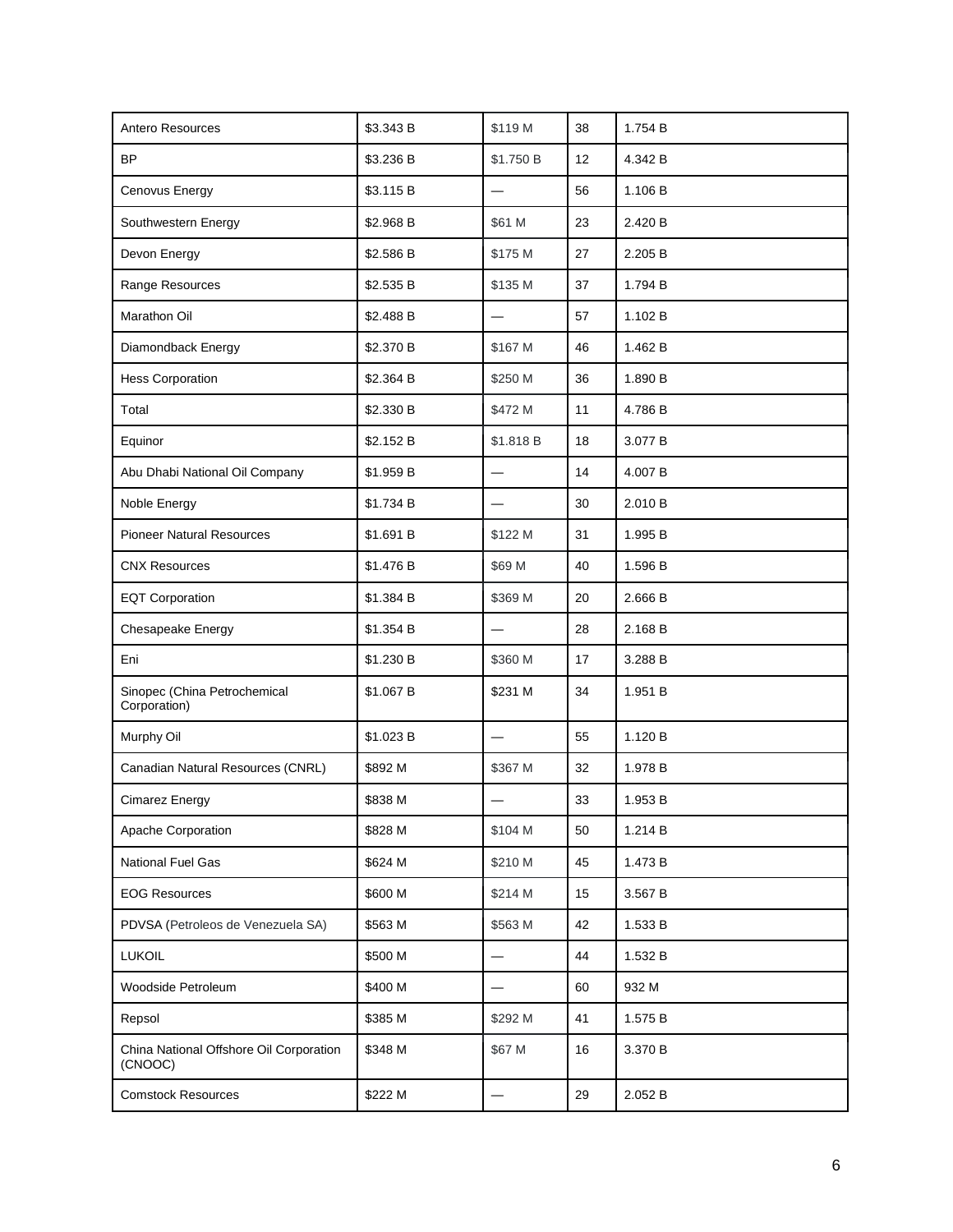| Petroliam Nasional Berhad (Petronas)                        | \$201 M     | \$201 M    | 35 | 1.942 B |
|-------------------------------------------------------------|-------------|------------|----|---------|
| Kuwait Petroleum Corporation                                | \$143 M     |            | 21 | 2.632 B |
| China National Petroleum Corporation<br>(CNPC) / PetroChina | \$133 M     | \$133 M    | 10 | 5.719 B |
| State Oil Company of the Azerbaijan<br>Republic (SOCAR)     | \$100 M     |            | 58 | 1.032 B |
| Vine Oil & Gas                                              | \$54 M      |            | 51 | 1.205 B |
| <b>GRAND TOTAL</b>                                          | \$108,198 B | \$24,995 B |    |         |

#### **JPMorgan Chase: Banking on Midstream Oil and Gas Expansion**

JPMorgan Chase's 2030 oil and gas target is limited to producers, refiners and integrated companies, and as such appears not to explicitly cover midstream-focused oil and gas companies, though it may cover the companies that also have upstream operations. But here too, it is uniquely responsible among global banks for financing expansion.

Since the Paris Agreement was adopted, JPMorgan Chase has financed 11 of the 15 key midstream oil and gas expansion companies,<sup>35</sup> with a total of \$42.695 billion in lending and underwriting. Its #1 fossil client overall, by a significant margin, is TC Energy.

As well as massive infrastructure expansion, key companies on this list are also already planning carbonintensity reductions, such as TC Energy $36$  and Marathon Petroleum. $37$ 

| Company                            | <b>JPMorgan Chase Financing</b> |           |
|------------------------------------|---------------------------------|-----------|
|                                    | <b>Total 2016-2020</b>          | 2020      |
| <b>TC Energy</b>                   | \$20.395 B                      | \$2.875 B |
| Marathon Petroleum Corporation     | \$6.380 B                       | \$901 M   |
| <b>Enterprise Products</b>         | \$2.762 B                       | \$581 M   |
| <b>Energy Transfer</b>             | \$1,862 B                       | \$264 M   |
| Enbridge                           | \$1.804 B                       | \$506 M   |
| Plains All American Pipeline       | \$1.798 B                       | \$62 M    |
| <b>Cheniere Energy</b>             | \$1.748 B                       | \$192 M   |
| Phillips 66                        | \$1.692 B                       | \$317 M   |
| <b>EQM Midstream Partners</b>      | \$1.564 B                       | \$222 M   |
| <b>Magellan Midstream Partners</b> | \$1.492 B                       | \$100 M   |
| Kinder Morgan                      | \$1.199 B                       | \$125 M   |
| <b>GRAND TOTAL</b>                 | \$42.695 B                      | \$6.146 B |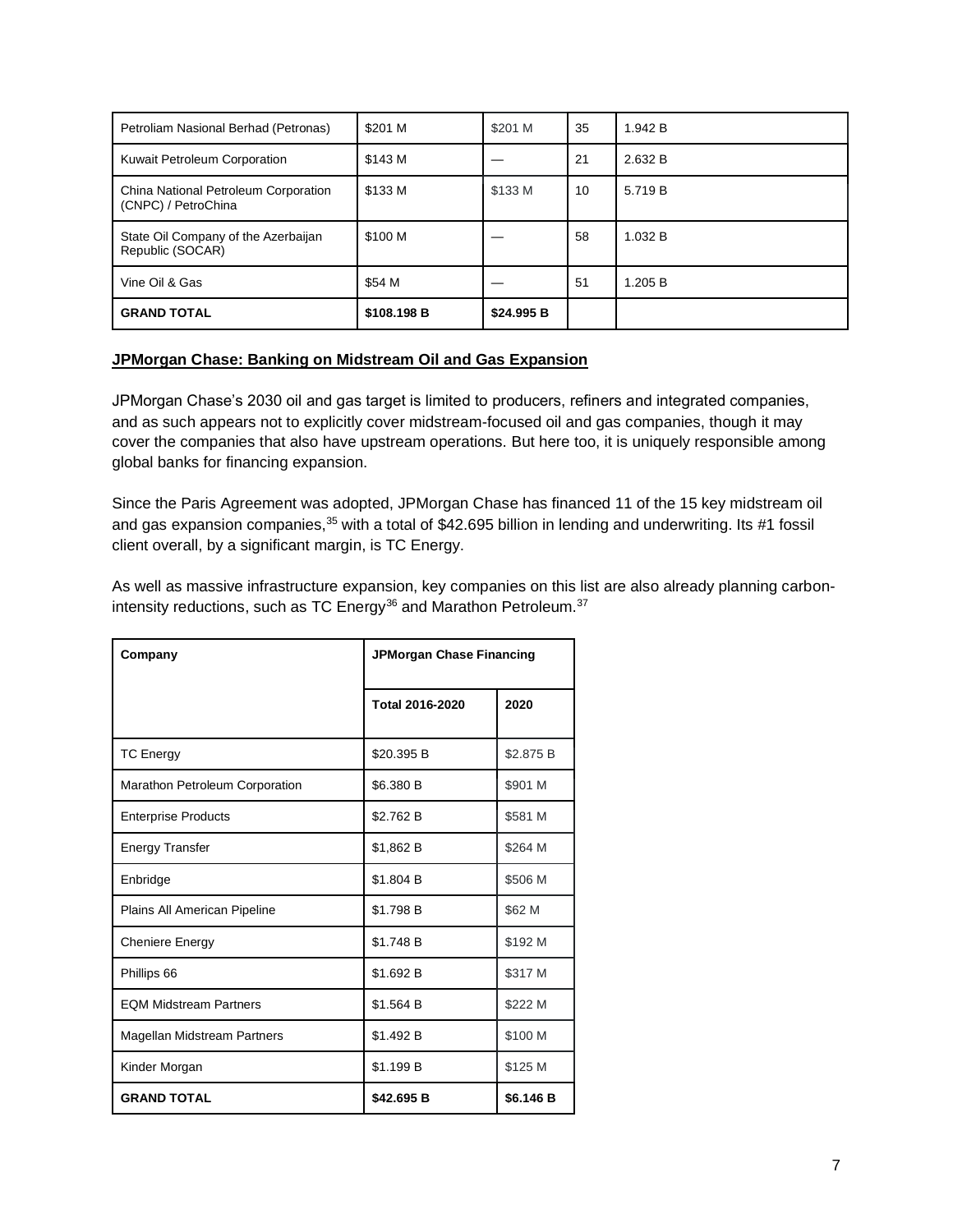#### **On oil and gas, JPMorgan Chase should:**

Require that clients:

- End expansion of oil and gas no new exploration, no new extraction, and no new or expanded infrastructure that would drive new extraction upstream
- Phase out extraction of oil and gas, and use of oil and gas infrastructure, on a timeline compatible with limiting climate change to 1.5°C

## **Rights**

#### **JPMorgan Chase: Banking on Indigenous Rights Abuses**

Among the projects sponsored by JPMorgan Chase's roster of oil and gas clients are two which not only expand fossil fuels, but more importantly infringe on human rights, and particularly Indigenous rights:

- **Enbridge's Line 3 tar sands oil pipeline.**<sup>38</sup> This pipeline, currently under construction in Minnesota despite growing Indigenous-led resistance, would expand tar sands extraction upstream and threaten the Great Lakes, and is proceeding without the Free, Prior and Informed Consent of the Ojibwe peoples, whose territory the pipeline cuts through.<sup>39</sup> Because Enbridge is not seeking direct financing for Line 3, banks backing Enbridge are supporting the project. JPMorgan Chase is among the banks participating in the seven Enbridge credit facilities totaling \$12.9 billion.<sup>40</sup> JPMorgan Chase has provided Enbridge with \$1.8 billion in lending and underwriting since 2016.<sup>41</sup>
- **TC Energy's Coastal GasLink Pipeline.**<sup>42</sup> This pipeline would bring fracked gas through British Columbia to the LNG Canada terminal, across the traditional lands of the Wet'suwet'en, who have not granted their Free, Prior and Informed Consent.<sup>43</sup> The Wet'suwet'en have faced militarized police raids in response to their consistent opposition to this project.<sup>44</sup> JPMorgan Chase is a direct lender to the Coastal GasLink Project.<sup>45</sup> TC Energy is also JPMorgan Chase's #1 fossil client since 2016; JPMorgan Chase has provided \$20.4 billion in lending and underwriting, 43% more than to any other fossil company.

JPMorgan Chase is also implicated in Indigenous rights abuses via activities beyond its lending and underwriting. For example, it holds debt and equity in firms like GeoPark and Frontera, which are actively expanding oil extraction in the Amazon rainforest in areas which overlap with Indigenous peoples' territory.46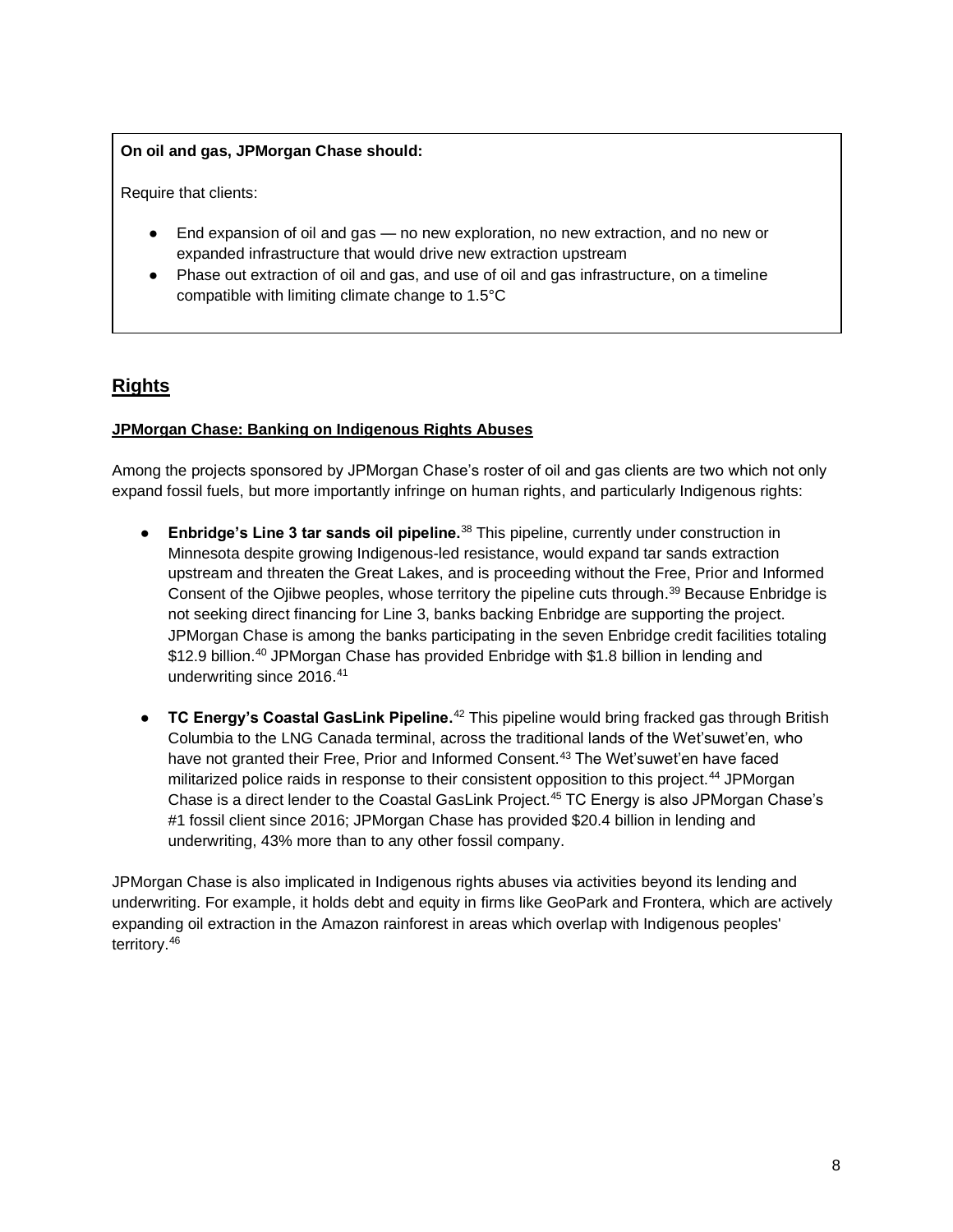#### **On human and especially Indigenous rights, JPMorgan Chase should:**

- End support for projects and companies implicated in human rights abuses, especially Indigenous rights abuses
- Ensure that respect for human rights especially Indigenous rights, including the right to Free, Prior and Informed Consent — is a precondition for financing, including project and corporate lending and underwriting, and investment

## **Power**

For its electric power portfolio, JPMorgan Chase is targeting a 69% overall reduction in carbon intensity, but otherwise includes no explicit coal requirements. These new targets accompany an existing prohibition on financing new coal-fired power plants.

Taken as a whole, JPMorgan Chase's power policy badly lags global and U.S. best practice. Citi, for example, is exiting coal power by 2030 in OECD countries and 2040 in the rest of the world, with some restrictions on companies expanding coal power.<sup>47</sup> A number of global banks will not bank any company expanding coal power.<sup>48</sup>

JPMorgan Chase should match global best practice on coal, and especially given its client list, should exceed that practice by requiring clients not to expand fossil gas. Given the coal intensity of JPMorgan Chase's existing power portfolio, those clients simply expanding fossil gas would lower the carbon intensity of its portfolio<sup>49</sup> — another reason why an intensity-only policy is insufficient.

Since Paris, JPMorgan Chase has financed 18 of the 25 U.S. utilities that are planning the most new fossil gas capacity, and with the most coal without a 2030 retirement commitment. It has also financed ten of the top 30 global coal power companies.

## **JPMorgan Chase: Banking U.S. Fossil Utilities**

The Sierra Club's January 2021 report, *The Dirty Truth About Utility Climate Pledges*, identifies the 10 U.S. utilities with the most planned new gas power, and the 20 with the most remaining coal without a 2030 retirement pledge, for a total of 25 companies due to overlap.<sup>50</sup>

Since Paris, JPMorgan Chase has provided lending and underwriting for 18 of those 25 companies.

| Company         | JPMorgan Chase Financing   |         | 10 utilities with most planned new<br>gas capacity by 2030 |                   | 20 utilities with most<br>remaining coal without a<br>2030 retirement commitment |                        |
|-----------------|----------------------------|---------|------------------------------------------------------------|-------------------|----------------------------------------------------------------------------------|------------------------|
|                 | <b>Total 2016-</b><br>2020 | 2020    | Rank                                                       | Capacity in<br>МW | Rank                                                                             | Coal in<br>million MWh |
| Southern Co     | \$3.677 B                  | \$99 M  |                                                            |                   | 3                                                                                | 40.52                  |
| Emera           | \$3.267 B                  | \$208 M | 9                                                          | 1,624             |                                                                                  |                        |
| Dominion Energy | \$3.078 B                  | \$39 M  | 6                                                          | 1,970             | 12                                                                               | 13.26                  |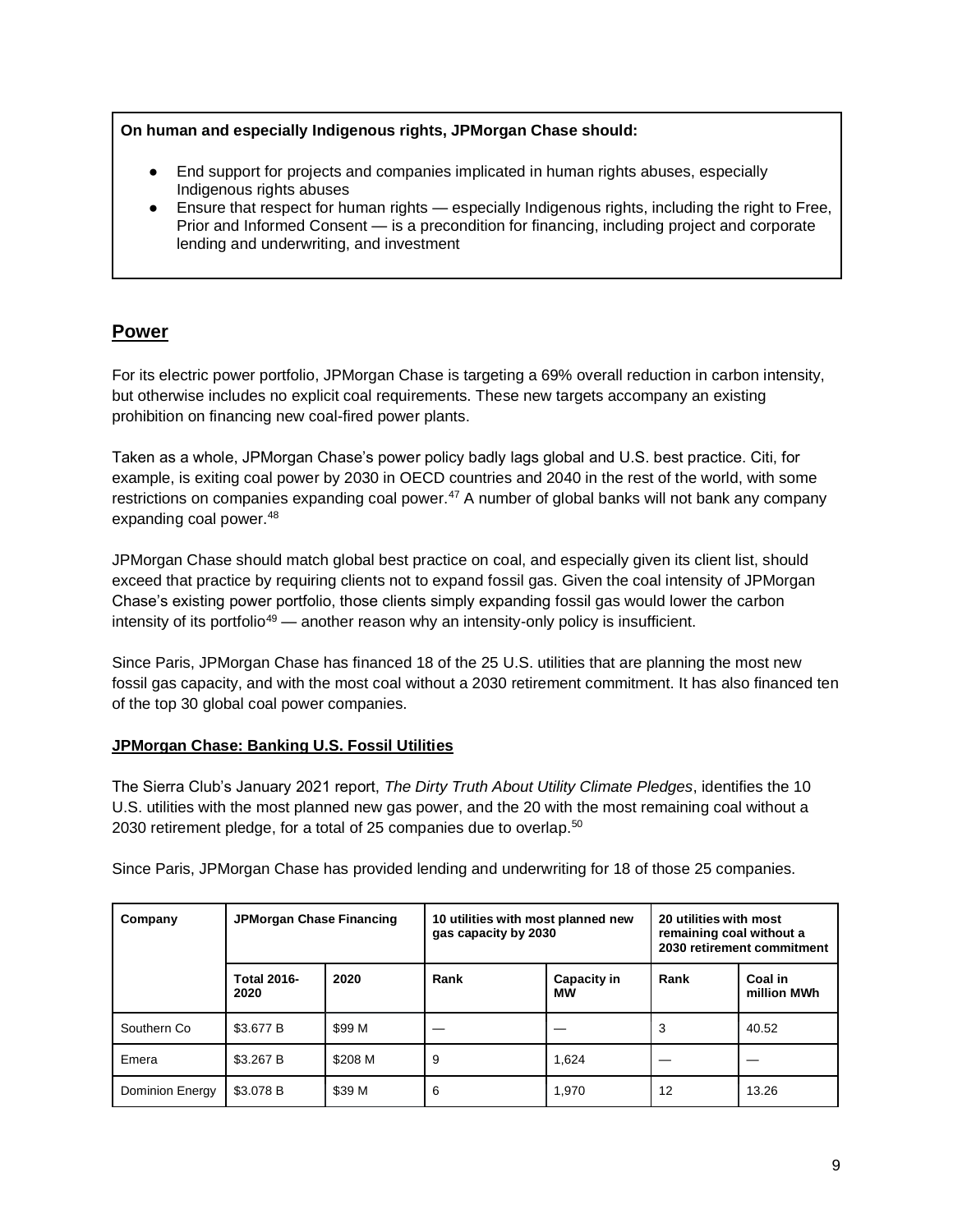| PPL                          | \$1.521 B  | \$162 M   |                |                          | 5              | 26.21 |
|------------------------------|------------|-----------|----------------|--------------------------|----------------|-------|
| Duke Energy<br>Corporation   | \$1.509 B  | \$374 M   | 1              | 7,804                    | $\mathbf{1}$   | 47.73 |
| Ameren                       | \$1.122 M  | \$186 M   |                | $\overline{\phantom{0}}$ | 8              | 19.67 |
| <b>Berkshire</b><br>Hathaway | \$1.120 B  | \$135 M   | $\overline{7}$ | 1,873                    | 2              | 42.35 |
| NextEra Energy               | \$1.016 B  | \$271 M   | $\overline{4}$ | 2,112                    |                |       |
| American Electric<br>Power   | \$1.010 B  | \$55 M    |                |                          | $\overline{4}$ | 34.18 |
| Evergy                       | \$890 M    | \$40 M    |                |                          | 6              | 24.33 |
| <b>CMS Energy</b>            | \$700 M    | \$700 M   |                |                          | 18             | 8.05  |
| <b>DTE Energy</b>            | \$447 M    | \$126 M   |                |                          | 11             | 15.34 |
| Xcel Energy                  | \$424 M    | \$83 M    | 5              | 2,080                    | 15             | 9.87  |
| <b>WEC Energy</b><br>Group   | \$311 M    | \$69 M    |                |                          | 14             | 11.23 |
| FirstEnergy                  | \$200 M    | \$48 M    |                |                          | 9              | 19.65 |
| <b>Pinnacle West</b>         | \$183 M    | \$37 M    | 10             | 1,497                    |                |       |
| <b>Buckeye Power</b>         | \$137 M    |           |                |                          | 19             | 7.85  |
| Entergy<br>Corporation       | \$80 M     | \$4 M     | 3              | 2,883                    |                |       |
| <b>GRAND TOTAL</b>           | \$20.692 B | \$2.636 B |                |                          |                |       |

## **JPMorgan Chase: Banking Global Coal Power**

Since Paris, JPMorgan Chase has financed ten of the world's top 30 coal power companies, including six with major coal expansion plans.<sup>51</sup>

| Company                                | <b>JPMorgan Chase</b><br>Financing |         | <b>Coal power</b>             |                                         |                                             |  |
|----------------------------------------|------------------------------------|---------|-------------------------------|-----------------------------------------|---------------------------------------------|--|
|                                        | <b>Total 2016-</b><br>2020         | 2020    | Rank (installed +<br>planned) | Installed capacity<br>(attributable MW) | <b>Expansion plans</b><br>(attributable MW) |  |
| Duke                                   | \$1.509 B                          | \$374 M | 16                            | 16,998                                  | 0                                           |  |
| American Electric<br>Power             | \$1.010 B                          | \$55 M  | 24                            | 13,230                                  | 0                                           |  |
| Eskom                                  | \$333 M                            |         | 8                             | 40,170                                  | 6,400                                       |  |
| <b>State Power</b><br>Investment Corp. | \$182 M                            | \$84 M  | 6                             | >35,741                                 | 11,769                                      |  |
| <b>RWE</b>                             | \$143 M                            |         | 20                            | 14,232                                  | 0                                           |  |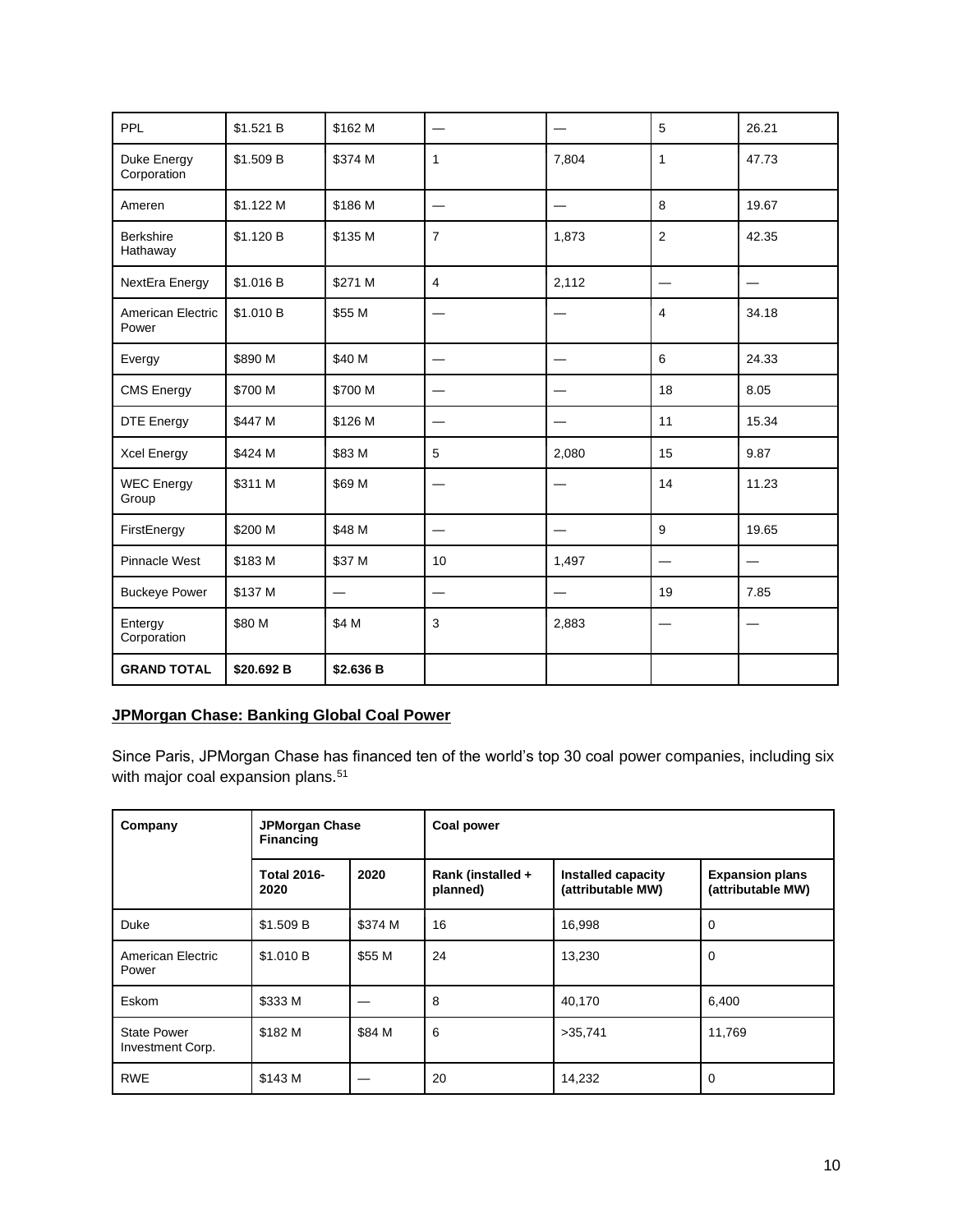| <b>CLP</b>                              | \$135 M      | \$71 M  | 28 | 11,996   | 0      |
|-----------------------------------------|--------------|---------|----|----------|--------|
| China Huaneng                           | \$75 M       | \$75 M  | 2  | >100,000 | 28,680 |
| China Huadian                           | \$59 M       |         | 4  | >91,548  | 15,434 |
| Power Finance Corp.                     | \$33 M       |         | 27 | 0        | 12,000 |
| State Development &<br>Investment Corp. | \$9 M        | \$4 M   | 17 | 15,781   | 674    |
| <b>GRAND TOTAL</b>                      | \$3,486.58 B | \$662 M |    |          |        |

#### **On power, JPMorgan Chase should:**

Require that clients:

- End expansion of fossil power no new or expanded gas power, and especially no new coal power
- Phase out fossil power on a timeline compatible with limiting climate change to 1.5°C. In the case of coal, this means, at an absolute minimum, exiting coal by 2030 in the OECD and 2040 in the rest of the world

## **Coal mining**

Alongside strengthening its policies on oil and gas and power, JPMorgan Chase should strengthen its policy on coal mining. Since Paris, the bank has supported six of the top 30 coal mining companies in the world, including four with massive expansion plans.<sup>52</sup>

While JPMorgan Chase's 2024 coal exit date is strong, its 50% threshold lags far behind global best practice. The litmus-test client here is Glencore, which is not only a top-ten coal extractor but also has plans to expand. Glencore's revenue is only 16% coal, so falls outside the scope of JPMorgan Chase's coal mining policy.<sup>53</sup> The bank should also immediately end support for any company expanding coal mining.

#### **JPMorgan Chase: Banking Global Coal Mining**

| Company        | <b>JPMorgan Chase Financing</b> |        | <b>Coal mining</b> |                                           |                            |
|----------------|---------------------------------|--------|--------------------|-------------------------------------------|----------------------------|
|                | Total 2016-2020                 | 2020   | Rank               | <b>Annual production</b><br>(metric tons) | <b>Expansion</b><br>plans? |
| Peabody Energy | \$1.058 B                       |        | 6                  | 142.1 M                                   |                            |
| Glencore       | \$423 M                         | \$86 M | 9                  | 123.9 M                                   | <b>YES</b>                 |
| Yankuang Group | \$371 M                         |        | 3                  | 161.5 M                                   | <b>YES</b>                 |
| <b>RWE</b>     | \$26 M                          |        | 22                 | 64.8 M                                    | <b>YES</b>                 |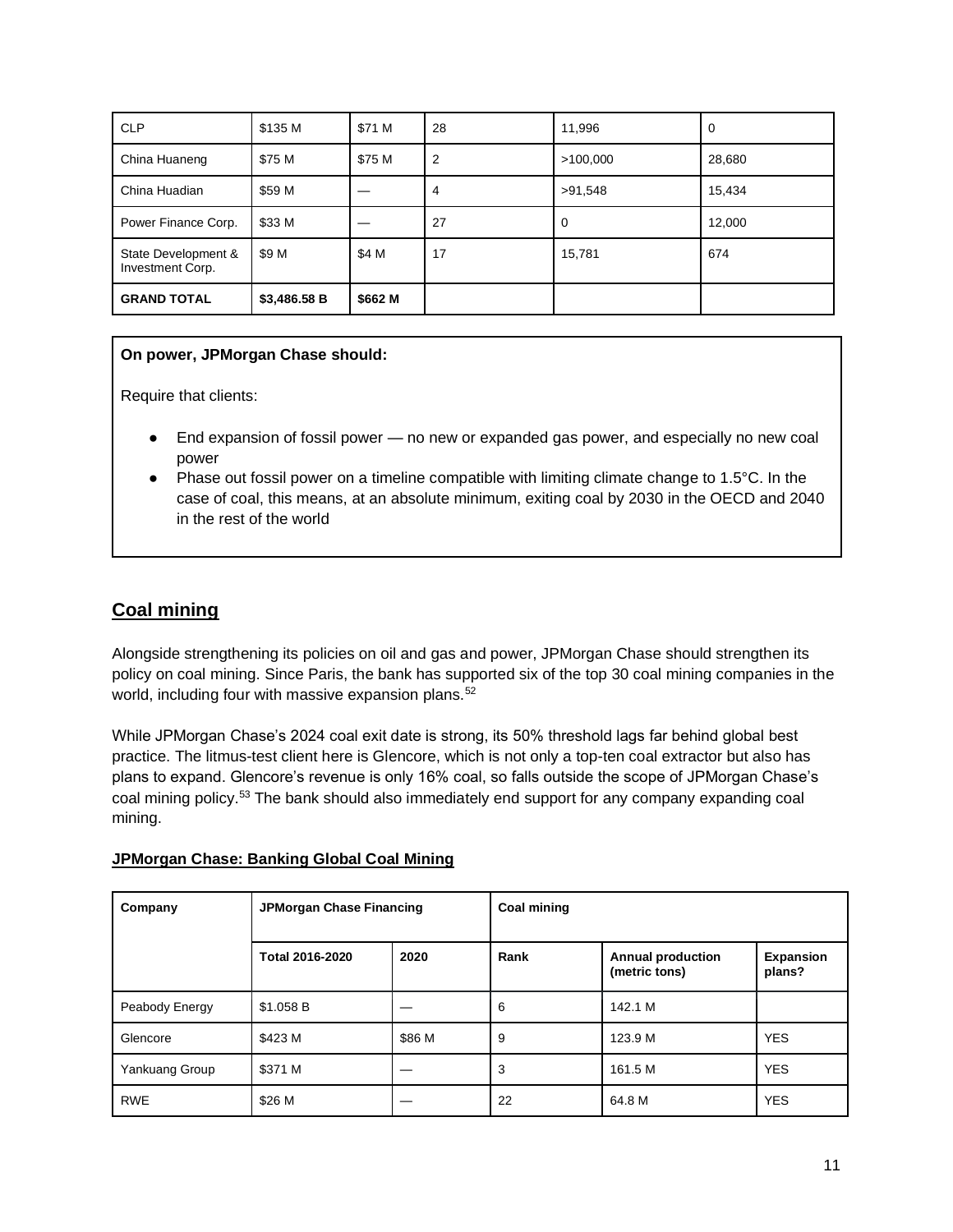| <b>State Power</b><br>Investment<br>Corporation (SPIC) | \$18 M  | \$10 M  | 14 | 81.9 |            |
|--------------------------------------------------------|---------|---------|----|------|------------|
| China Huaneng<br>Group                                 | \$4 M   | \$4 M   | 20 | 70.9 | <b>YES</b> |
| <b>GRAND TOTAL</b>                                     | \$1.899 | \$100 M |    |      |            |

#### **On coal mining, JPMorgan Chase should:**

- End support for clients expanding coal mining
- Lower its coal mining threshold to 5% of revenue, to encompass diversified companies that are major coal extractors in absolute terms

## **JPMorgan Chase: Banking on Forest-Risk Commodities**

While this briefing has focused on JPMorgan Chase's fossil fuel financing, it is also a major banker of forest-risk commodities, with \$6.887 billion in lending and underwriting over 2013-20.<sup>54</sup> Ending support for deforestation and respecting human rights are key steps for financial institutions to take to align with a just and climate-stable world.<sup>55</sup>

In response to investor pressure, JPMorgan Chase has committed to strengthening its palm oil restrictions to require producer clients to adopt No Deforestation, No Peat, No Exploitation (NDPE) policies.<sup>56</sup> This is a welcome move, and once implemented will represent the first NDPE policy for any forest-risk sector among the big six U.S. banks.

JPMorgan Chase's NDPE policy should be extended to encompass the full range of forest-risk commodities, including pulp and paper, beef, rubber, soy, and timber as well as palm oil traders. At \$707 million over 2013-20, palm oil constitutes just 10% of JPMorgan Chase's forest-risk financing; pulp and paper constitutes 70%, at \$4.845 billion over the same period.<sup>57</sup>

## **What JPMorgan Chase should do to truly align with Paris**

In order to align itself with a world in which climate change is limited to 1.5°C and human rights are fully respected, JPMorgan Chase should, overall, ahead of the Glasgow COP:

- Make ending expansion of fossil fuels a precondition for financing clients involved in coal, oil and gas.
- Immediately begin phasing out its fossil fuel financing, on a timeline consistent with limiting climate change to 1.5°C. This includes requiring full coal exit by, at latest, 2030 in OECD and EU countries and 2040 in the rest of the world.
- End support for projects and companies implicated in human rights abuses, especially Indigenous rights abuses.

In particular: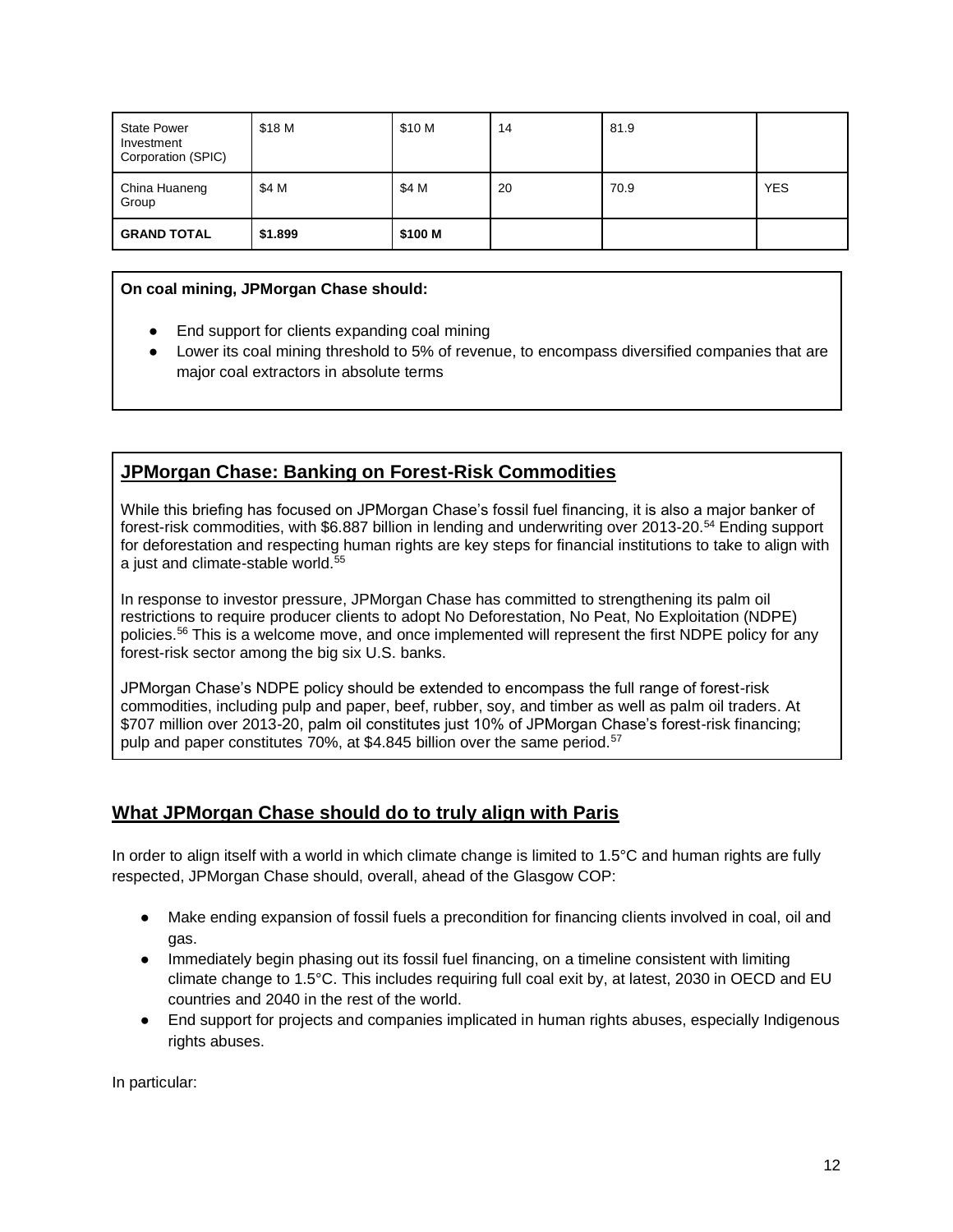## **On oil and gas, JPMorgan Chase should:**

- Require that clients:
	- End expansion of oil and gas no new exploration, no new extraction, and no new or expanded infrastructure that would drive new extraction upstream
	- Phase out extraction of oil and gas, and use of oil and gas infrastructure, on a timeline compatible with limiting climate change to 1.5°C

## **On power, JPMorgan Chase should:**

- Require that clients:
	- End expansion of fossil power no new or expanded gas power, and especially no new coal power
	- Phase out fossil power on a timeline compatible with limiting climate change to 1.5°C. In the case of coal, the bank should fully exit coal by 2030 in OECD countries and 2040 in the rest of the world

## **On coal mining, JPMorgan Chase should:**

- End support for clients expanding coal mining
- Lower its coal mining threshold to 5% of revenue, to encompass diversified companies that are major coal extractors in absolute terms

#### **On human and especially Indigenous rights, JPMorgan Chase should:**

- End support for projects and companies implicated in human rights abuses, especially Indigenous rights abuses
- Ensure that respect for human rights especially Indigenous rights, including the right to Free, Prior and Informed Consent — is a precondition for financing, including both project and corporate lending and underwriting, and investment

## **On deforestation, JPMorgan Chase should:**

● Establish and implement a No Deforestation, No Peat, No Exploitation (NDPE) policy that encompasses the full range of forest-risk commodities, including pulp and paper, beef, rubber, soy, and timber as well as palm oil, that applies to producers, processors and traders.

## **Overall, JPMorgan Chase should:**

Ensure that all of its policies and targets encompass all financial activities, including underwriting of debt and equity issuances as well as lending and investing

For more detail on what financial institutions must do to align with Paris, see the *Principles for Paris-Aligned Financial Institutions*. 58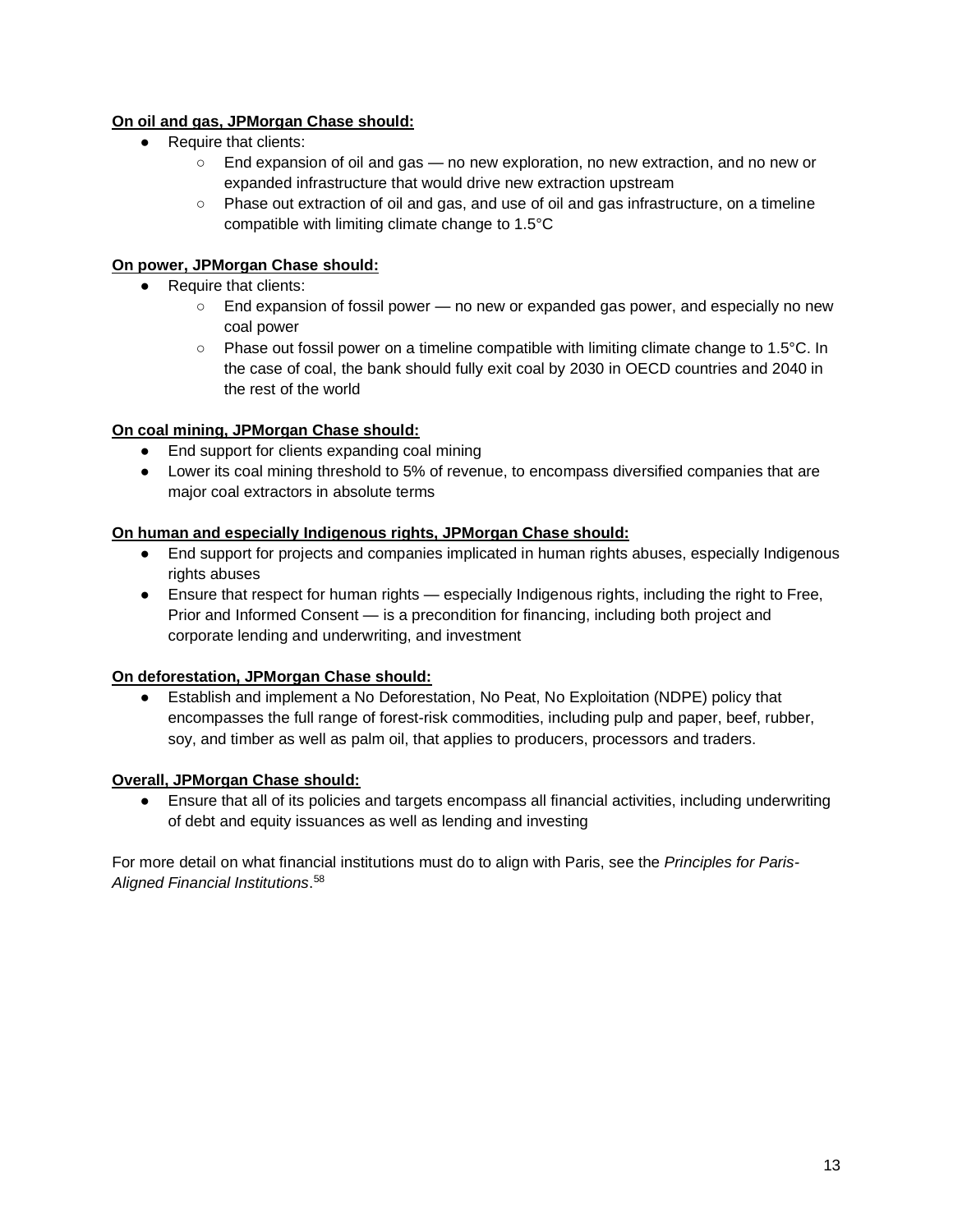## **Appendix: Additional Financing Figures from** *Banking on Climate Chaos*

|                | <b>Subsector</b>               | JPMorgan Chase Financing |                 | <b>Note</b>                                                                                                                    |  |
|----------------|--------------------------------|--------------------------|-----------------|--------------------------------------------------------------------------------------------------------------------------------|--|
|                |                                | Rank                     | Total 2016-2020 |                                                                                                                                |  |
| Oil and<br>gas | Tar sands oil                  | #1 U.S., #3<br>globally  | \$12.14 B       | To 35 top extraction and pipeline<br>companies. More tar sands oil financing<br>than the other big six U.S. banks<br>combined. |  |
|                | Arctic oil and gas             | #1 globally              | \$2.28 B        | To 30 top companies                                                                                                            |  |
|                | Offshore oil and gas           | #2 globally              | \$29.07 B       | To 30 top companies                                                                                                            |  |
|                | Fracked oil and gas            | #3 globally              | \$52.23 B       | To 30 top companies                                                                                                            |  |
|                | Liquefied natural gas<br>(LNG) | #3 globally              | \$7.81 B        | To 30 top companies                                                                                                            |  |
| Coal           | Coal mining                    | #1 U.S.                  | \$1.90 B        | To 30 top companies                                                                                                            |  |
|                | Coal power                     | #2 U.S.                  | \$3.42 B        | To 30 top companies                                                                                                            |  |

#### **JPMorgan Chase: Banking on Spotlight Subsectors<sup>59</sup>**

## **Endnotes**

<sup>1</sup> ["JPMorgan Chase Releases Carbon Reduction Targets for Paris-Aligned Financing Commitment,"](https://www.jpmorganchase.com/news-stories/jpmorgan-chase-releases-carbon-reduction-targets-for-paris-aligned-financing-commitment) JPMorgan Chase, 13 May 2021.

<sup>2</sup> ["Summary for Policymakers,"](https://www.ipcc.ch/site/assets/uploads/sites/2/2019/05/SR15_SPM_version_report_LR.pdf) in "Global Warming of 1.5°C: An IPCC Special Report on the Impacts of Global Warming of 1.5°C Above Pre-Industrial Levels and Related Global Greenhouse Gas Emission Pathways, in the Context of Strengthening the Global Response to the Threat of Climate Change, Sustainable Development, and Efforts to Eradicate Poverty," edited by Valérie Masson-Delmotte et al., IPCC, 2018, p. 14.

<sup>3</sup> *[Banking on Climate Chaos: Fossil Fuel Finance Report 2021](https://www.ran.org/bankingonclimatechaos2021/)*, Rainforest Action Network, BankTrack, Indigenous Environmental Network, Oil Change International, Reclaim Finance, and the Sierra Club, March 2021.

<sup>4</sup> *[Banking on Climate Chaos: Fossil Fuel Finance Report 2021](https://www.ran.org/bankingonclimatechaos2021/)*, Rainforest Action Network et al., March 2021.

<sup>5</sup> The report assesses each bank's leading involvement in corporate lending and underwriting transactions. Data were primarily sourced from Bloomberg Finance L.P., allocating credit according to Bloomberg's league credit

methodology. Each transaction was weighted based on the proportion of the borrower or issuer's operations devoted to the sector in question. For full methodology, see *Banking on Climate Chaos*.

<sup>6</sup> *[The Sky's Limit: Why the Paris Climate Goals Require a Managed Decline of Fossil Fuel Production](http://priceofoil.org/2016/09/22/the-skys-limit-report/)*, Oil Change International, September 2016; Kelly Trout, ["The Sky's Limit and the IPCC Report on 1.5 Degrees of Warming,](http://priceofoil.org/2018/10/17/the-skys-limit-ipcc-report-15-degrees-of-warming/)" Oil Change International, 17 October 2018.

<sup>7</sup> ["Principles for Paris-Aligned Financial Institutions: Climate Impact, Fossil Fuels and Deforestation,"](https://www.ran.org/wp-content/uploads/2020/09/RAN_Principles_for_Paris-Aligned_Financial_Institutions.pdf) Rainforest Action Network et al., 16 September 2020.

<sup>8</sup> ["JPMorgan Chase Adopts Paris-Aligned Financing Commitment,](https://www.jpmorganchase.com/news-stories/jpmorgan-chase-adopts-paris-aligned-financing-commitment)" JPMorgan Chase, 6 October 2020.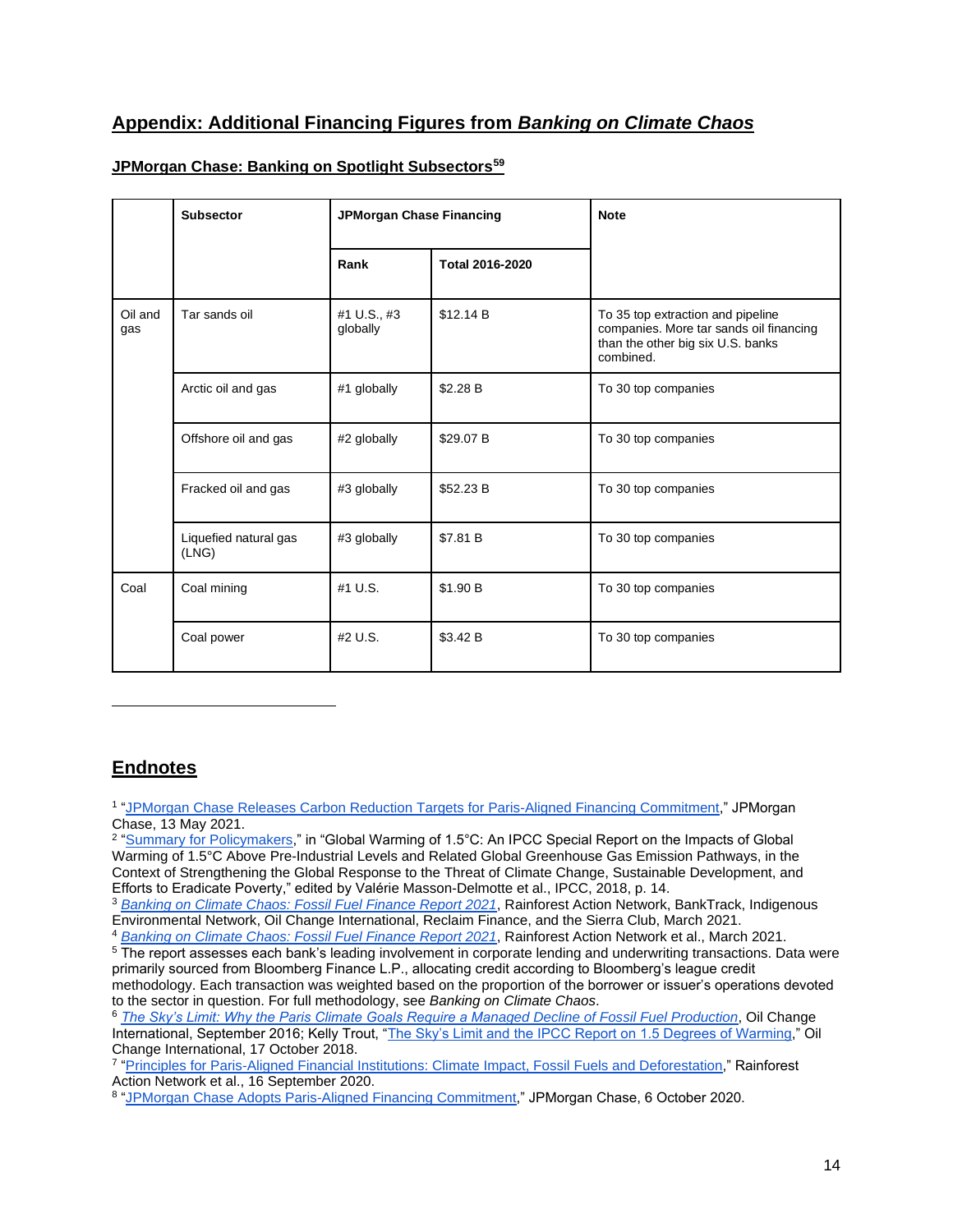9 ["Response to JPMorgan Chase's Paris Alignment Commitment,](https://www.ran.org/wp-content/uploads/2020/10/Briefer_-Response-to-JPMorgan-Chase%E2%80%99s-Paris-Alignment-Announcement.pdf)" Rainforest Action Network, October 2020. <sup>10</sup> "<u>Carbon Compass ℠ Methodology,</u>" JPMorgan Chase, accessed 17 May 2021; "<u>JPMorgan Chase Releases</u>

[Carbon Reduction Targets for Paris-Aligned Financing Commitment,](https://www.jpmorganchase.com/news-stories/jpmorgan-chase-releases-carbon-reduction-targets-for-paris-aligned-financing-commitment)" JPMorgan Chase, 13 May 2021. <sup>11</sup> Carbon intensity is greenhouse gas emissions per unit of output, such as a barrel of oil or kilowatt-hour of electric power. That is in contrast to absolute emissions, which refers to the total amount of emissions associated with a given output.

- For an oil and gas producer:
	- $\circ$  Its ["scopes 1 and 2"](https://ghgprotocol.org/sites/default/files/standards/ghg-protocol-revised.pdf) emissions are the emissions from the extraction of its product flared methane, use of machines, and so on.# The carbon intensity of its scope 1 and 2 emissions could be reduced by, for example, reducing methane flaring or leakage, or using lower-emissions machines. For a major oil and gas producer, scope 1 and 2 emissions account for approximatel[y 5-](https://www.spglobal.com/marketintelligence/en/news-insights/latest-news-headlines/equinor-s-move-to-halve-carbon-intensity-scope-3-emissions-both-praised-panned-56984504) [10%](https://www.spglobal.com/marketintelligence/en/news-insights/latest-news-headlines/equinor-s-move-to-halve-carbon-intensity-scope-3-emissions-both-praised-panned-56984504) of its overall emissions.
	- Its ["scope 3"](https://ghgprotocol.org/sites/default/files/standards/ghg-protocol-revised.pdf) emissions are the emissions from combustion of its product. Carbon intensity of its scope 3 emissions could be reduced by, for example, increasing the proportion of conventional gas it extracts, as opposed to oil. For a major oil and gas producer, scope 3 emissions account for approximatel[y 90-95%](https://www.spglobal.com/marketintelligence/en/news-insights/latest-news-headlines/equinor-s-move-to-halve-carbon-intensity-scope-3-emissions-both-praised-panned-56984504) of its overall emissions.
- For an electric power company, its scope 1 emissions are the emissions from production of its electricity. Carbon intensity of its scope 1 emissions could be reduced by, for example, switching from coal to gas.

<sup>12</sup> ["Summary for Policymakers,](https://www.ipcc.ch/site/assets/uploads/sites/2/2019/05/SR15_SPM_version_report_LR.pdf)" in "Global Warming of 1.5°C: An IPCC Special Report on the Impacts of Global Warming of 1.5°C Above Pre-Industrial Levels and Related Global Greenhouse Gas Emission Pathways, in the Context of Strengthening the Global Response to the Threat of Climate Change, Sustainable Development, and Efforts to Eradicate Poverty," edited by Valérie Masson-Delmotte et al., IPCC, 2018, p. 14.

#### <sup>13</sup> ["JPMorgan Chase Releases Carbon Reduction Targets for Paris-Aligned Financing Commitment,](https://www.jpmorganchase.com/news-stories/jpmorgan-chase-releases-carbon-reduction-targets-for-paris-aligned-financing-commitment)" JPMorgan Chase, 13 May 2021.

<sup>14</sup> *[Getting on Track to 1.5°C: The IEA's Opportunity to Steer Investments Towards Success in Meeting the Paris](https://priceofoil.org/content/uploads/2021/03/IEA_Getting_On_Track_1.5C_briefing.pdf)* 

*[Goals](https://priceofoil.org/content/uploads/2021/03/IEA_Getting_On_Track_1.5C_briefing.pdf)*, Oil Change International, March 2021.<br><sup>15</sup> "<u>IEA to produce world's first comprehensive roadmap to net-zero emissions by 2050</u>," International Energy Agency, 11 Jan. 2021.

- <sup>16</sup> *[Banking on Climate Chaos: Fossil Fuel Finance Report 2021](https://www.ran.org/bankingonclimatechaos2021/)*, Rainforest Action Network et al., March 2021.
- <sup>17</sup> ["Shell Insights: Energy Transition Strategy,"](https://www.shell.com/investors/investor-presentations/2021-investor-presentations/shell-energy-transition-strategy-2021/_jcr_content/par/textimage.stream/1620389862956/ac95286779fb51553cc144afc77f201744c907e0/shell-energy-transition-strategy-2021-presentation.pdf) Royal Dutch Shell, 7 May 2021, slide 5.
- <sup>18</sup> ["Shell Strategy Day 2021,](https://www.shell.com/investors/investor-presentations/2021-investor-presentations/strategy-day-2021/_jcr_content/par/textimage_1038086377.stream/1613410966913/8cd4fe1b174147fa20b33d1c189349dd36a9017d/strategy-day-2021-slides.pdf)" Royal Dutch Shell, 11 Feb. 2021, slide 19.
- <sup>19</sup> ["Shell Strategy Day 2021,](https://www.shell.com/investors/investor-presentations/2021-investor-presentations/strategy-day-2021/_jcr_content/par/textimage_1038086377.stream/1613410966913/8cd4fe1b174147fa20b33d1c189349dd36a9017d/strategy-day-2021-slides.pdf)" Royal Dutch Shell, 11 Feb. 2021, slide 19.

<sup>20</sup> These figures are drawn from *Banking on Climate Chaos*. Emissions were calculated by Oil Change International based on projected production figures from Rystad Energy AS and emissions factors from 2006 IPCC Guidelines for National Greenhouse Gas Inventories. Emissions are from combustion of oil and gas only and do not include methane or other production and processing emissions.

<sup>21</sup> See, e.g., Catherine Traywick, Stephen Cunningham, Naureen S Malik, and Dave Merrill, ["Gas Exports Have a](https://www.bloomberg.com/news/articles/2020-01-23/gas-exports-have-dirty-secret-a-carbon-footprint-rivaling-coal-s?sref=gPAG2MJ8)  [Dirty Secret: A Carbon Footprint Rivaling Coal's,](https://www.bloomberg.com/news/articles/2020-01-23/gas-exports-have-dirty-secret-a-carbon-footprint-rivaling-coal-s?sref=gPAG2MJ8)" Bloomberg, 23 Jan. 2020.

<sup>22 "</sup>Gas Is the New Coal With Risk of \$100 Billion in Stranded Assets," Bloomberg, 16 April 2021.<br><sup>23 "</sup>Big Oil's Net-Zero Plans Show the Hard Limits of Carbon Offsets," Bloomberg, 1 March 2021.

<sup>24</sup> For further analysis on Shell, see, e.g., *[Big Oil Reality Check: Assessing Oil and Gas Company Climate Plans](http://priceofoil.org/2020/09/23/big-oil-reality-check/)*, Oil Change International, Sep. 2020; ["Joint letter to investors on Shell resolution,](https://reclaimfinance.org/site/wp-content/uploads/2021/04/Joint-letter-to-investors-on-Shell-resolution-Feb-2021-26.02-final.pdf)" Follow This et al., 26 Feb. 2021.

<sup>25</sup> See Reclaim Finance'[s Coal Policy Tool](https://coalpolicytool.org/best_practices/) for global best practice on coal, and Citi, ["First Steps Towards Net Zero"](https://blog.citigroup.com/2021/03/first-steps-towards-net-zero/) (23 March 2021) for a step forward in the U.S. context.

<sup>26</sup> Paul Takahashi, "<u>Exxon eyes Houston for \$100B carbon capture hub</u>," Houston Chronicle, 20 April 2021.

<sup>27</sup> Emily Pontecorvo, ["Big Oil is finally talking about scope 3 emissions. What the heck is scope 3?,](https://grist.org/energy/big-oil-is-finally-talking-about-the-elephant-in-the-room-the-emissions-footprint-of-its-products/)" Grist, 12 Feb. 2020.

<sup>28</sup> *[Banking on Climate Chaos: Fossil Fuel Finance Report 2021](https://www.ran.org/bankingonclimatechaos2021/)*, Rainforest Action Network et al., March 2021, p. XX. <sup>29</sup> "2025 greenhouse gas emission reduction plan: intensity of upstream emissions to drop by 15-20%; methane intensity by 40-50%; flaring intensity by 35-45%": ["ExxonMobil announces emission reduction plans; expects](https://corporate.exxonmobil.com/News/Newsroom/News-releases/2020/1214_ExxonMobil-announces-2025-emissions-reductions_expects-to-meet-2020-plan) to meet [2020 goals,](https://corporate.exxonmobil.com/News/Newsroom/News-releases/2020/1214_ExxonMobil-announces-2025-emissions-reductions_expects-to-meet-2020-plan)" ExxonMobil, 14 Dec. 2020.

 $30$  "Set mid-term targets to reduce our upstream oil and gas GHG and methane emissions intensities by 2025": ["Climate Report 2020,](https://www.oxy.com/Sustainability/overview/Documents/ClimateReport2020.pdf)" Occidental, Dec. 2020.

<sup>37</sup> "We have one of the lowest upstream carbon intensities of any international oil company": ["Climate Change,](https://www.aramco.com/en/making-a-difference/planet/oil-and-gas-climate-initiative)" Saudi Aramco, accessed May 2021.

<sup>32</sup> "We are committed to advancing a lower-carbon future by reducing the carbon intensity of our operations and assets": ["Actions to Reduce our Carbon Intensity,](https://www.chevron.com/sustainability/environment/lowering-carbon-intensity)" Chevron, accessed May 2021.

<sup>33</sup> "We reaffirm our commitment to ... promoting the decarbonization of our operations, reducing the carbon intensity of our emissions." ["Climate change and transitioning to low carbon,](https://petrobras.com.br/en/society-and-environment/environment/climate-changes/)" Petrobras, accessed May 2021.